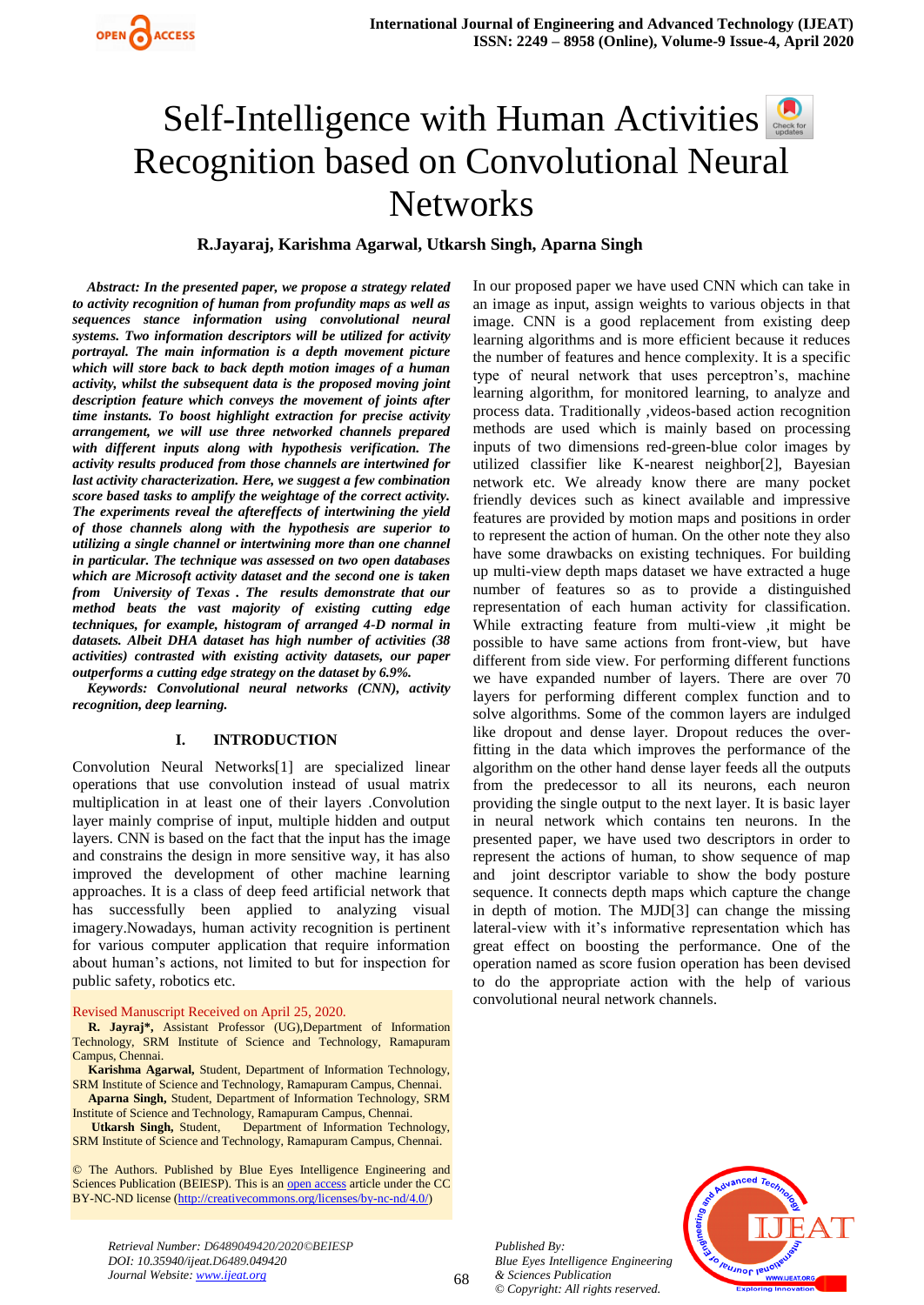

**Fig 1.1 Above figure shows the matrix of human posture recognition of the person.**

Our experiment suggested that while considering the highest score/marks of the three channel results it will lower the accuracy prediction on the tested data. The result expresses that the suggested method can identify human action more efficiently and with better and improved performance over the existing methods.

#### **II. LITERATURE SURVEY**

Nowadays the need for human interaction is getting popular in the field of robotic domain. Due to having a large no. of actions we need to have no. of features.

CNN is a class of deep learning networks mostly applied to analyze visual imagery. They are regularized versions of multilayer perceptron's. Multilayer perceptron's means fully connected networks, that is, each neuron in one layer is connected to all neurons in the next layer. CNN take a different approach towards regularization which take advantage of the hierarchical pattern in data and assemble more complex pattern using small patterns which results in lower extreme complexity. Convolutional layer convolves the input and pass its result to the next layer which is similar to the response of a neuron in the visual cortex to a specific stimulus. CNN is a technique which is used for feature extraction and classification [4].

Depth based[5] approach provides an ordering from the center outwards such that the most central object gets the highest depth values and the least center objects the smallest depth. Skeletal based methods in parallel to depth- The given architecture shows the image processing classification of the input image. However, it is observe that the majority of CNN performance improvement came from redesigning of processing neurons and designing of new blocks. The input image is processed under various layers.Firstly, it is processed under convolution layer. In the based approaches [6]. Every joint is related to the local/subfield pattern description variable that provides highly discriminative features and translation invariant. For providing good 3-d activity recognition representation, a framework is proposed which is based on hypothesis generation and hypothesis testing along with matching. Zanfir[7] et al proposed nonparametric motion pose for low cache in human actions recognition, speed , movement of joints with respect to the current frame in the specific time window. Few proposed the action recognition to do in short films by sculpting them pyramidal and temperal design of human action images.[8].

# **III. SYSTEM ARCHITECTURE**



**Fig. 1.2 System architecture**

convolution layer it is processed according to the target output and then secondly, it is processed under polling layer in order to flatten the image according to the requirement in order to get the desired output [9].

# **IV. EXISTING SYSTEM**

The existing system comprises of a technique for human activity acknowledgment from profundity maps and stance information three channels are superior to utilizing channel in particular. This proposed technique was assessed on two open databases which are Microsoft activity dataset and the University of Texas at Dallas-multimodal human activity dataset (DHA).The testing results demonstrate that the proposed approach beats a large portion of existing cutting edge strategies, for example, histogram of arranged 4Dneurons. In the above used RGB-D datasets the existing system take two datasets to get the performance model of the above given system [10]. The conclusion given by this system was that the position descriptor variable influence mostly the entire identification process to enhance first view for profundity figures representation, the combination experiments among the output predictors of the CNN channels will be used for maximizing the output step done. However, the results outperform most of the previous frameworks but it only yields good results in the test suite with still cameras from a pre-defined distance[11].



**Fig 1.3 The above given figure shows graphical representation of the existing system which is having various channels of convolutional neural model for activity recognition**

*Published By: Blue Eyes Intelligence Engineering & Sciences Publication © Copyright: All rights reserved.*



*Retrieval Number: D6489049420/2020©BEIESP DOI: 10.35940/ijeat.D6489.049420 Journal Website: www.ijeat.org*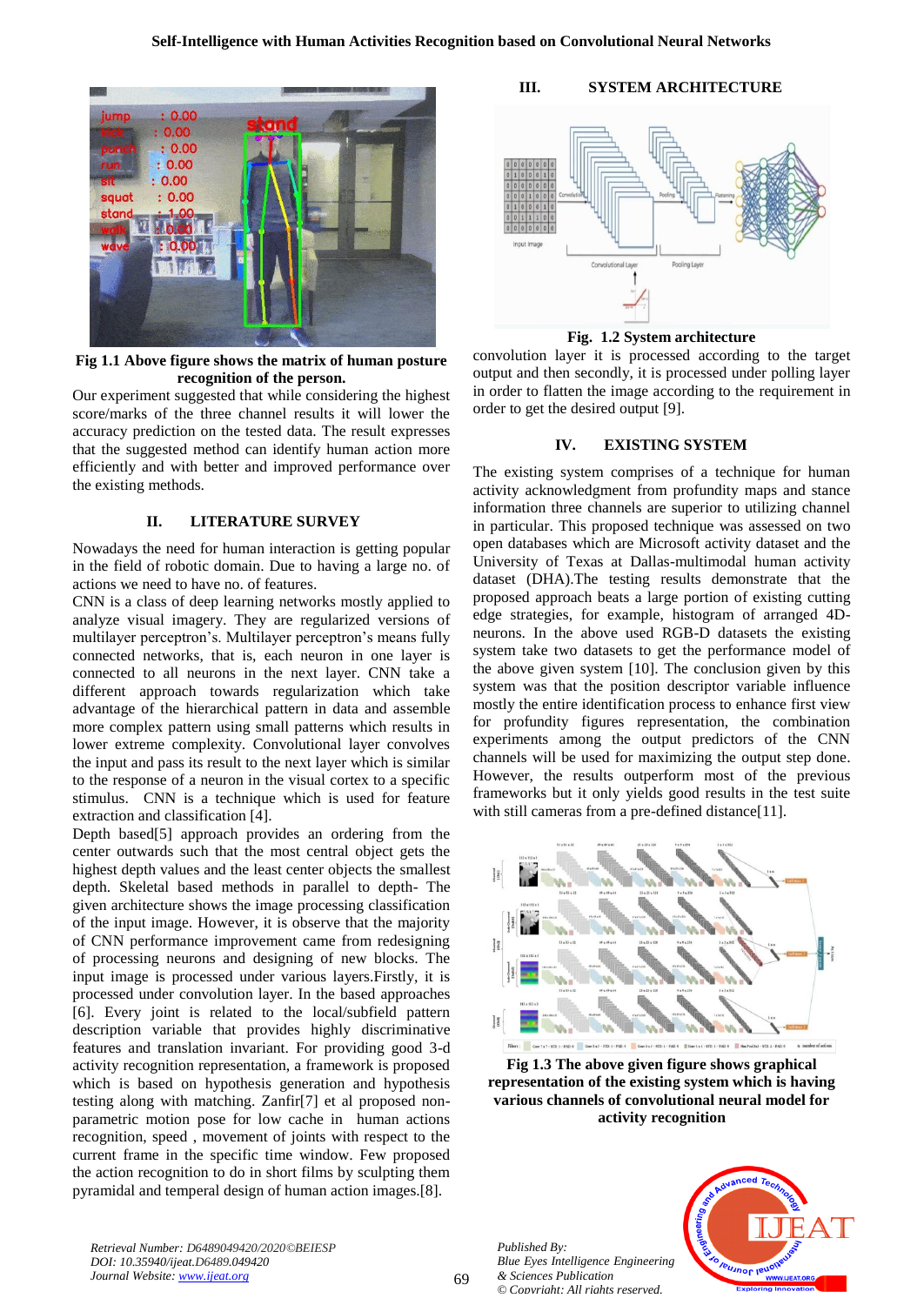## **V. PROPOSED ALGORITHM**

# **A.Data Preprocessing Step**

# Depth Image Processing-

The depth motion image describes the action which is overall reflected outwardly so as to produce an image which can be used to represent action with a particular outlook. The DMI will take into consideration the pictures captured by the device such as camera or mobile phone and will process each of the image containing body parts movement to full fledged action which further makes it easy for the model to extract the relevant information and perform manipulation.



**Fig 1.4 Generation of Training Data**

• Moving Joint Descriptor:

The pictures captured by the smart devices, contain a huge number of joints. Out of those only some are useful in the context. We take cartesian coordinates which is sensitive to the joint movement and it is possible that it might represent same action for two or three different

# **B.Convolutional Neural Network Model**

#### Model Description

The human recognition model is trained and learned based on convolution neural network of the deep learning, which has strong robustness to illumination difference, facial expression change and facial occlusion. The Convolutional Neural Network is a great achievement of Artificial Intelligence which can be used for image classification, object detection, semantic segmentation and human activity recognition. The Convolutional Neural Network (CNNs) is a bias of multi-layer perceptron motivated by biological vision and targeted at streamlining preprocessed data processes[12].Difference which is accounted between the two is that the cnn layer is made of convolution and the other is of pooling layer. The accuracy of the proposed system is largely depending on the many parameters. One of the main parameters is illumination condition[13]. The best conventional utilized histogram normalization procedure is histogram equalization where one tries to adjust the image histogram into a histogram that is persistent for all brightness values.



**Fig 1.5 The above graph shows the depiction of CNN layer model for activity recognition.**

*Retrieval Number: D6489049420/2020©BEIESP DOI: 10.35940/ijeat.D6489.049420 Journal Website: www.ijeat.org*

The basic function is  $f(x) = y$  that describes the relation between x and y for all feasible inputs in the proper approach. The function f has to be decided from the hypothesis space [14].

Model Training

Model are processed under no. of multiple training channels. Each channel is represented by- a, b and c respectively .Channel 'a' is prepared with depth motion images, and the channel 'b' is proposed under image variables and MJD descriptor variables together, and channel 'c' is processed under MDR. The Channel 'b' is further sub-divided into two others sub-channels named as chn which is trained with descriptor as well as chn1 which is trained with MJD. After joining the last pooling layer it results in the formation of new one. The concatenation strategy was motivated by reference papers , which proposed different concatenation vide as which right forecast. In our test sets, numerous combination choices have been attempted, for example, component savvy averaging, greatest, expansion, and item, however the most extreme and item activities which we mean Max and Prod produce preferred outcomes over different tasks proposed an idea of joining the layers. Furthermore, the idea of joining the layers resulted in the better accuracy .After this initializationit resulted in an unstable and loss in the behavior. As already known, our learning supervised resulted in the loss and the decay of the weight which resulted in adecrease. We gave the input weights, then we already have trained the neural network model witha batch containing maximum 50 images. The looping or the iterations for every single channel's number is to get the minimum loss decay feature function. Score Fusion

Each representation is having some information . In any case, for some tests, the most extreme worth doesn't speak to the right activity.





A lower likelihood value than the most extreme may relate to the. As we will find in the exploratory outcomes area the grouping precision doesn't just relies upon the activity Max or Prod, however it additionally relies upon the directs engaged with the calculation.

*Published By: Blue Eyes Intelligence Engineering & Sciences Publication © Copyright: All rights reserved.*

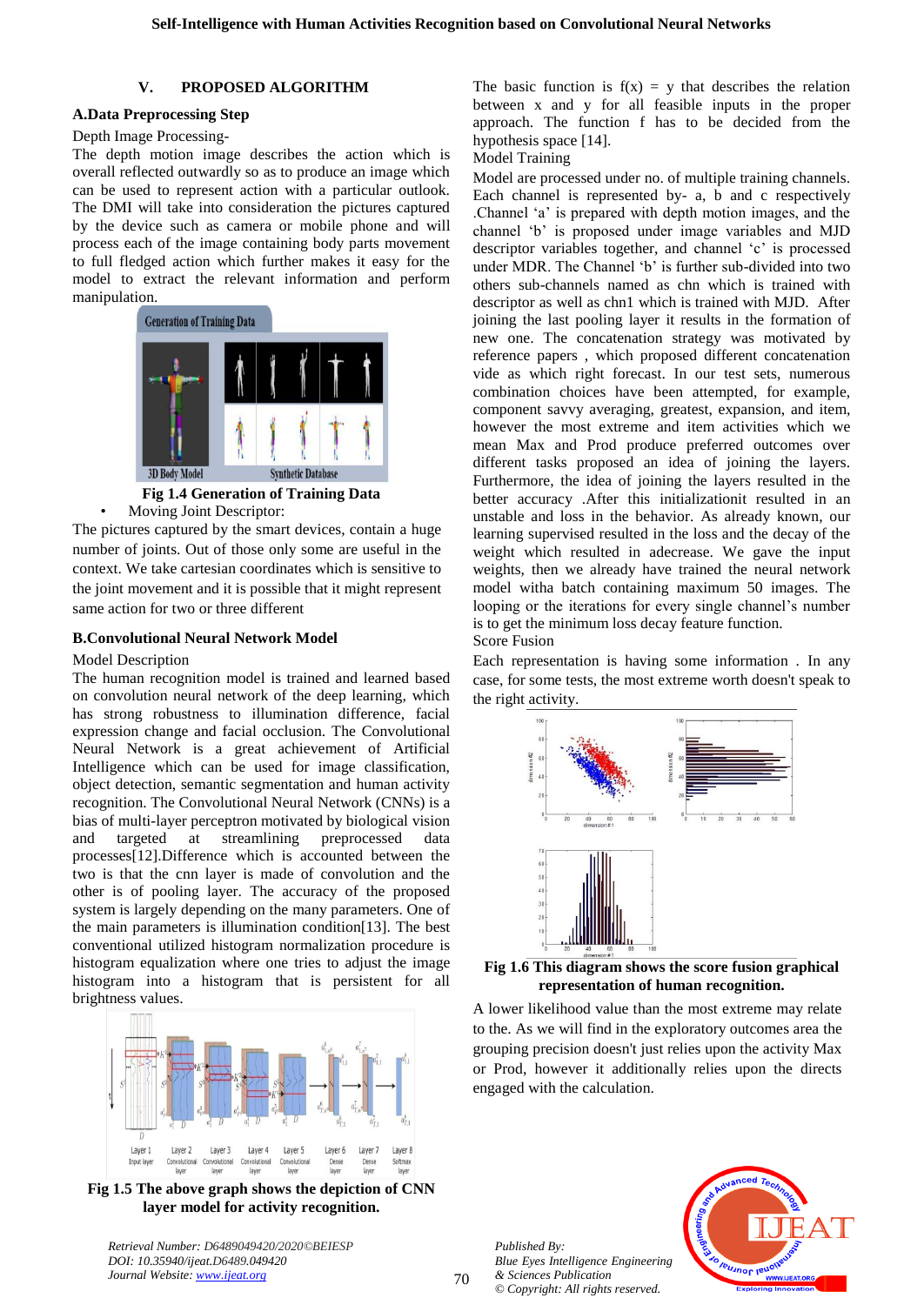# **VI. EXPERIMENT DESIGN**

Here we extensively evaluate our proposed method on two public benchmark datasets namely MSRAction3D, and DHA. We employ convolutional neural network extreme learning machine (CNNELM) with occlusion and illumination performed on the dataset because of its better classification performance and efficient computation.

## **A.Benchmark Datasets**

## MSR 3D

The most widely used dataset used for the recognition of action is MSRAction3D. It has 20 actions: "high arm wave", "horizontal arm wave", "hammer", "hand catch", "forward punch", "draw x", "draw tick", "draw circle", "hand clap", "two hand wave", "bend", "forward kick", "side kick", "jogging", "tennis swing", "tennis serve", "golf swing", "pick up &throw". In the MSRAction3D dataset, actions such as "drawX" and "drawTick" are kind a of similar. One of the most challenging part of this dataset is mainly related to self-occlusion. Some pairs can be found in "leg-curl" and "leg-kick", "run" and "walk", etc. Second, our method directly uses depth motion maps with occlusions and illumination, which provide much better motion information.

# DHA

We tend to used a chronic version of the DHA dataset wherever additional six action classes are concerned. [Lin et al., 2012] split depth sequences into reference system volume and developed 3bit binary patterns as depth options, that resulted in associate accuracy of eighty six.80% on the particular dataset. By incorporating multi-temporal info to the DMMs, our projected technique of exploitation occlusions and illumination achieves higher accuracy even on the extended DHA dataset. These enhancements show that operative datasets on multi-temporal DMMs will turn out a lot of informative options than operative on depth distinction motion history image (D-MHI).

# **B.Training and Testing time**

The preparation time varies from a dataset to another, contingent upon the quantity of descriptors that are utilized for preparing. While MSRAction3D dataset has the least number of preparing information, the preparation time is additionally littler contrasted with the other two datasets that have more preparing information. We also notice that the preparation time also, number of emphases required for the model to unite are liable to number of preparing information. The instance of the DHA dataset is somewhat not quite the same as the other two datasets [15]. As the assessment convention of this dataset requests five preparing steps to ascertain the normal of the fivefold outcomes, the calculation preparing time for this dataset is the total of the five preparing spans. Despite the fact that the fivefold have a similar number of preparing information, the quantity of emphases required to get the base misfortune varies from one fold to another on the grounds that every datum has diverse mix of activities, and henceforth unique kinds of highlights to be educated. While the structure of the model utilized for preparing is the same for the three datasets just as the sort of preparing information. The equipment material utilized for testing and preparing is not the same as the one utilized for the preprocessing. For the most part, models require huge number of preparing models, for example, a huge instances pictures with long periods of preparing to

arrive at a high expectation precision [16]. The key accomplishment of the learning process from a lot of information is to sufficiently separate highlights to perceive each activity.

# **VII. EXPERIMENTAL RESULTS**

We have implemented the model in python using deep neural layers which turned out to improve the efficiency of the prediction. Output time was less than what we expected and the performance load was also reduced on the resources. Overall efficiency was eighty two percentage on both the datasets used. The models we have discussed constructs feature from spatial and temporal dimensions by implementing 3D convolutions. All the final feature representation is obtained by aggregating information from all channels. In the proposed paper we have considered the model for action recognition. Some deep architectures are also used such as deep belief networks which have promising performance on object recognition. In this paper, supervised algorithm is used to train developed 3D CNN and a large number of labeled samples are required. Earlier studies show that the number of labeled samples can be significantly lessen when such a model is pre-trained using unsupervised algorithms. A multi-temporal DMMs representation is suggested to seize more temporal motion information in depth sequence. Results shows that our method outrun the state-of-the-art methods in all datasets.

# **VIII. CONCLUSIONS AND FUTURE WORK**

We developed 3D CNN models for action recognition. For the representation of a better action, two types of features has been proposed. The whole recognition process provides a great influence by providing parameters for front view of depth maps representation. As RGB-D dataset have small number of training samples. Our future work will focus on recognition of interconnection between people /objects.

# **REFERENCES**

- 1. Vellingiri, J., S. Kaliraj, S. Satheeshkumar and T. Parthiban , "A Novel Approach for User recognition," IEEE Trans. Syst., Man, Cybern., Syst., vol. 47, no. 4, pp. 617–627, Apr. 2017.
- 2. S. Zhang, C. Gao, F. Chen, S. Luo, and N. Sang, "Group sparse-based mid-level representation for action recognition," IEEE Trans. Syst., Man, Cybern., Syst., vol. 47, no. 4, pp. 660– 672, Apr. 2017.
- 3. Y. Du,and L. Wang, "Skeleton based action recognition with convolutional neural network," in Proc. IAPR Asian Conf. Pattern Recognit., 2015, pp. 579–583.
- 4. Y. Hou, Z. Li, P. Wang, and W. Li, "Skeleton optical spectra-based action recognition using convolutional neural networks," IEEE Trans. Circuits Syst. Video Technol., vol. 28, no. 3, pp. 807–811, Mar. 2018.
- 5. J. Wang, Z. Liu, Y. Wu, and J. Yuan, "Mining actionlet ensemble for action recognition with depth cameras," in Proc. IEEE Conf. Comput. Vis. Pattern Recognit., 2012, pp. 1290–1297.
- 6. J. Zhang, W. Li, P. O. Ogunbona, P. Wang, and C. Tang, "RGB-Dbased action recognition datasets: A survey," Pattern Recognit., vol. 60, pp. 86–105, 2016.
- 7. R.M.Rani, Dr.M. Pushpalatha," Generation of Frequent sensor epochs using efficient Parallel Distributed mining algorithm in large IOT", Computer Communications, Volume 148, 15 December 2019, Pages 107-114
- 8. R.Mythili, Revathi Venkataraman, T.Sai Raj,"An attribute-based lightweight cloud data access control using hypergraph structure", The Journal of Supercomputing(JoS),Published online: 02 Jan 2020 DOI: 10.1007/s11227-019- 03119-7.

*Published By: Blue Eyes Intelligence Engineering & Sciences Publication © Copyright: All rights reserved.*



*Retrieval Number: D6489049420/2020©BEIESP DOI: 10.35940/ijeat.D6489.049420 Journal Website: www.ijeat.org*